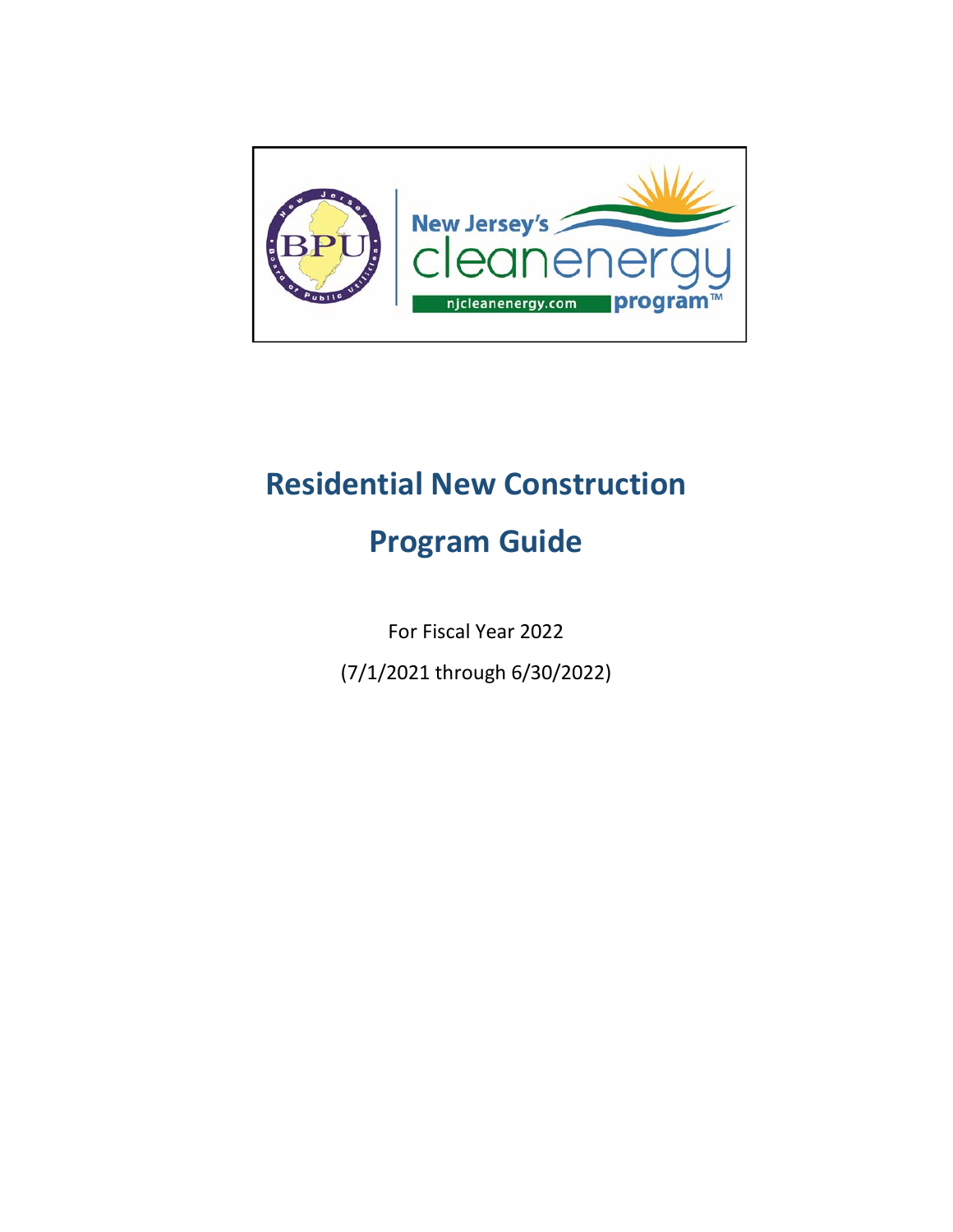# New Jersey's Clean Energy Program™ **Residential New Construction Program Guide**

# Table of Contents

| 2. |  |
|----|--|
| 3. |  |
| 4. |  |
| 5. |  |
| 6. |  |
| 7. |  |
| 8. |  |
| 9. |  |
|    |  |
|    |  |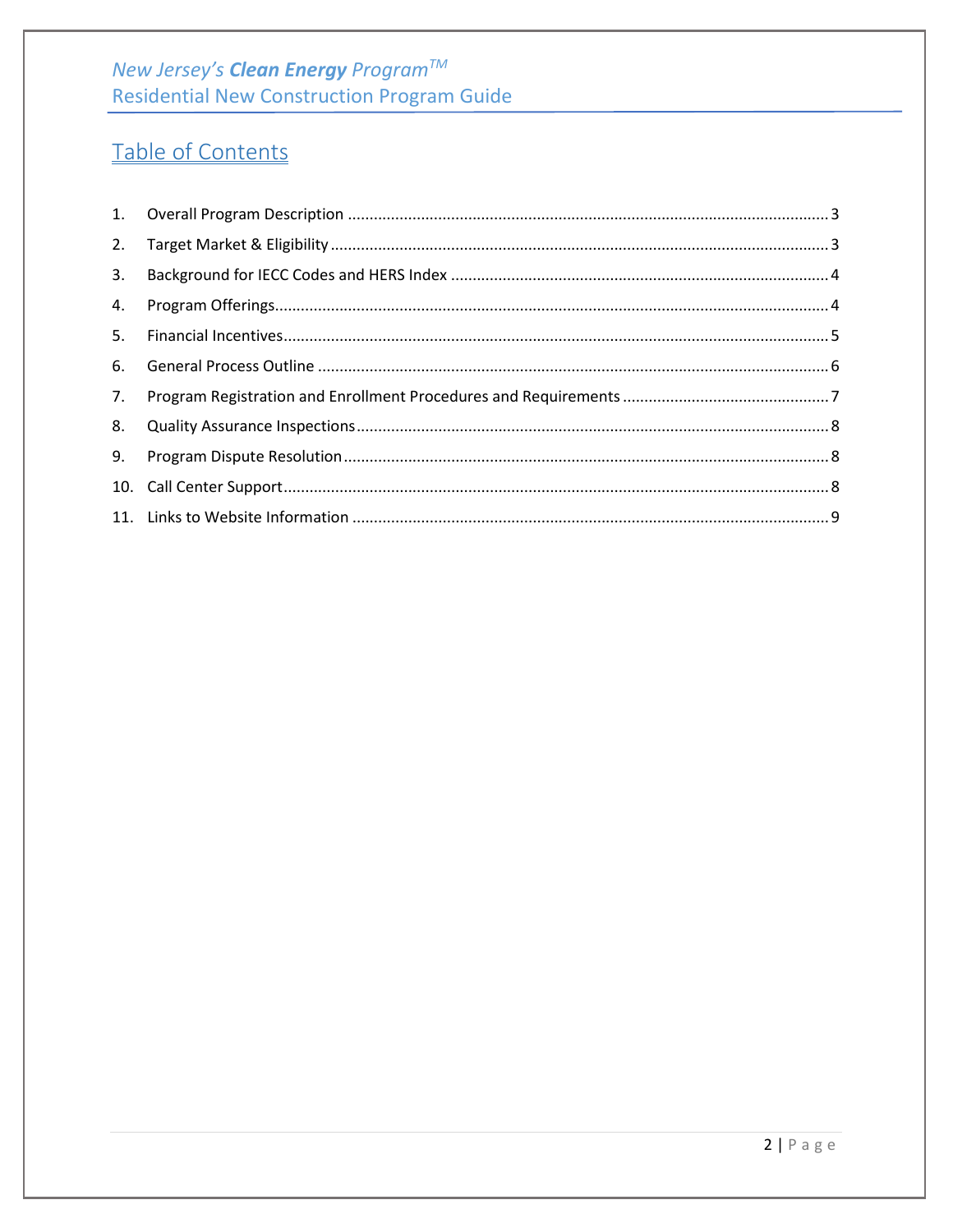# <span id="page-2-0"></span>1. Overall Program Description

The Residential New Construction (RNC) Program is designed to increase the energy efficiency and environmental performance of residential new construction buildings (single and multifamily) in New Jersey. The program strategy is to establish standards for energy efficient new construction in New Jersey based on national platforms, including EPA ENERGY STAR® Certified Homes Program, DOE Zero Energy Ready Home (ZERH) Program, EPA Multifamily New Construction, and the EPA ENERGY STAR Multifamily High-Rise Program (MFHR). The program offers technical support and incentives to builders of new single or multi-family residential structures or homes undergoing a complete rehabilitation (gut) that comply with these standards.

To participate in the RNC program, builders agree to work with independent third-party inspectors (raters) who inspect, measure, and test the home's performance during and after construction. Incentives are designed to partially offset the construction costs associated with building higher efficiency homes.

# <span id="page-2-1"></span>2. Target Market & Eligibility

Newly constructed single family (i.e., one and two family buildings), multi-single (i.e., townhomes as defined by code; a single-family dwelling unit constructed in groups of three or more attached units in which each unit extends from foundation to roof and with open space on at least two sides), low-rise, and high-rise multifamily buildings are eligible for program benefits if the home or multifamily building will use natural gas and/or electricity as the primary heating fuel supplied by a New Jersey investor owned utility (IOU). Target markets for this program are homebuilders and raters.

The RNC Program will also enroll any existing home undergoing substantial gut renovation or remodeling that meets the criteria above. The EPA identifies the following that may be necessary for a gut-rehab project to meet ENERGY STAR Certified Homes program requirements:

- Remove exterior cladding and the outer surface of roof to install and/or verify the components on the Water Management Builder System Checklist and Thermal Enclosure System Rater Checklist
- Replace or expose most systems, equipment, or components (e.g., HVAC and ducts, windows, insulation)
- Grade the site and/or provide drains/swales
- Implement below-grade moisture management strategies

New homes are not eligible for equipment incentives under the Residential HVAC program (*COOL*Advantage/*WARM*Advantage).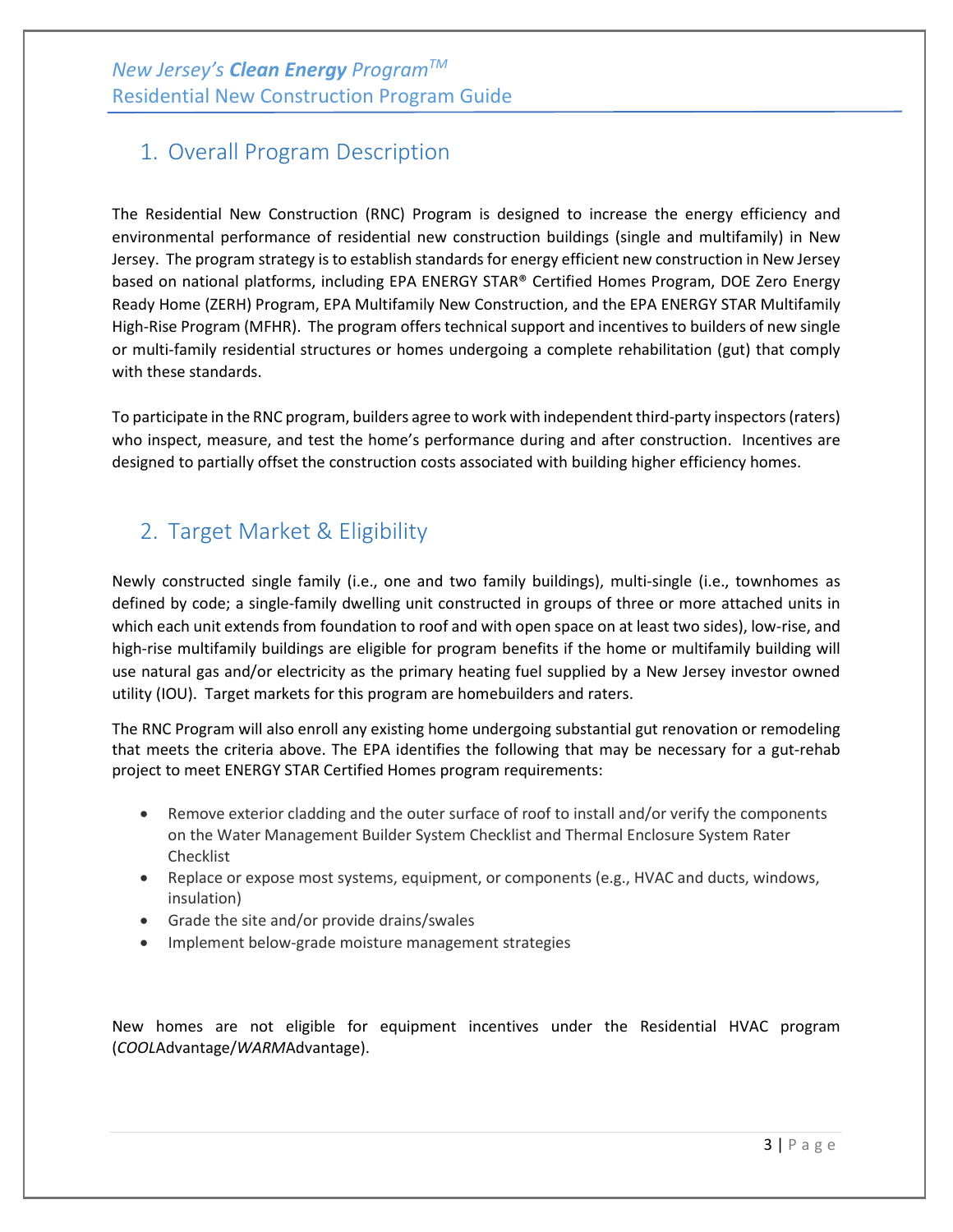# <span id="page-3-0"></span>3. Background for IECC Codes and HERS Index

The New Jersey Department of Community Affairs adopted the 2018 International Energy Conservation Code (IECC) on September 3, 2019. Homes that received building permits on or after March 2, 2020 will have to comply with this new code. Homes built to the 2018 code will be ~15% more efficient than ones built to the former 2015 IECC code. The 2018 IECC aims to be more user-friendly and more flexible for builders to achieve targeted energy savings.

A Home Energy Rating System (HERS) Index of 100 equates to the performance levels prescribed in the 2006 IECC (least efficient), and 0 is equivalent to a net-zero-energy home (most efficient). The EPA's ENERGY STAR certification and DOE Zero Energy Ready Home programs also utilize the HERS Index system. In short, the lower the HERS Index, the more efficient the home.

The US Department of Energy created a national Zero Energy Ready Home (ZERH) program with strict requirements. At a minimum, homes built to this standard meet the ENERGY STAR v3.1 guideline. When a renewable energy component is connected to the home (e.g., Solar PV system), the energy produced by the renewable component can offset the modeled electric consumption of the home annually; therefore, the net energy consumed on an annual basis by the home is zero.

# <span id="page-3-1"></span>4. Program Offerings

The Program offers builders flexibility and options to participate in the program by building homes to varying standards or guidelines. In all cases, the HERS Index is used to calculate the home's energy efficiency achieved. The three standards are outlined below:

#### • **ENERGY STAR Certified Home v 3.1 Requirements**:

Builders can choose to construct a home in conformance with ENERGY STAR v 3.1 specifications and can earn the ENERGY STAR certification for the home. In this case, the rater will score the home's performance using the HERS rating system. Table 1 below displays the incentives based on achieving ENERGY STAR Certification with an additional incentive for each MMBtu energy savings above a New Jersey reference home based on the IECC C 2018 Code. The home must meet or exceed the ENERGY STAR HERS Index Target and comply with all ENERGY STAR v 3.1 mandated requirements and checklists.

#### • **Zero Energy Ready Home & Zero Energy Home + RE**

Builders can choose to build the home in conformance with the DOE Zero Energy Ready Home specification, which are above ENERGY STAR v3.1 specification, meet or exceed the 2018 IECC insulation level, and certify to EPA's Indoor airPLUS Program. The program also has a Zero Energy Ready Home 100% Renewables offering, whereby 100% of the building's modeled electric site energy usage must be met by renewable energy systems installed onsite at the time of completion of the home. Table 1 below displays the incentives based on achieving ZERH Certification, with an additional incentive for each MMBtu energy savings above a New Jersey reference home based on the IECC 2015 Code, plus an incentive for installing the renewable energy component.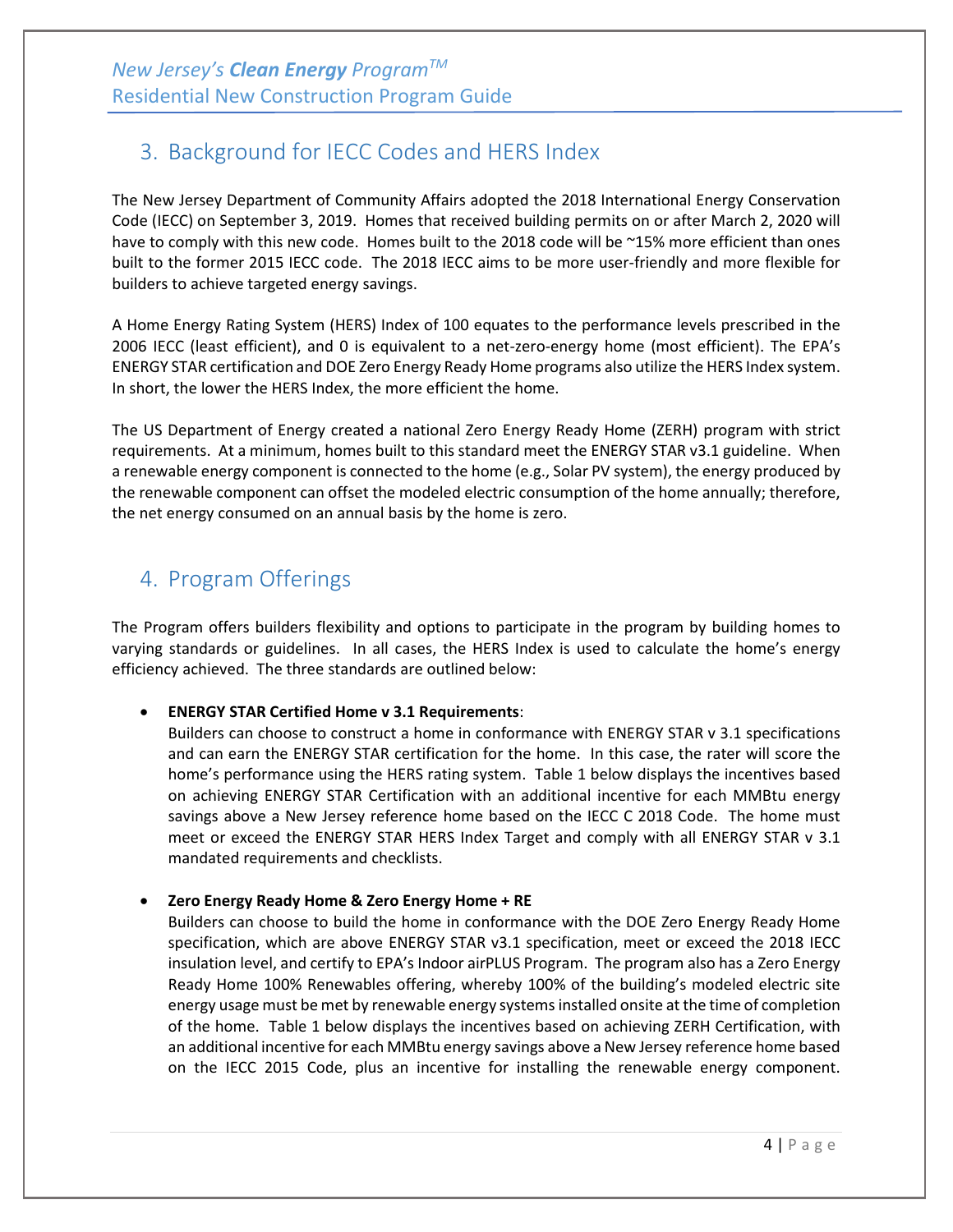#### • **ENERGY STAR Multifamily New Construction**:

Builders must meet or exceed EPA ENERGY STAR Multifamily New Construction (MFNC) Program standards, including following a Performance Path which utilizes either HERS or ASHRAE approved energy modeling to determine energy savings of a customized set of measures.

## <span id="page-4-0"></span>5. Financial Incentives

The table below displays the financial incentives payable to the builder or contractor depending on the home's final certification level and incremental MMBtu savings*. Note: The higher the energy savings, the larger the rebate.*

|                                                                   | Single Home<br>(i.e., 1 & 2)<br>family) | <b>Multi-Single</b><br>(Townhouse)      | <b>Rater Incentive</b>                  | <b>Multifamily</b>                   | <b>Multifamily High</b><br><b>Rise</b> |
|-------------------------------------------------------------------|-----------------------------------------|-----------------------------------------|-----------------------------------------|--------------------------------------|----------------------------------------|
| <b>ENERGY STAR</b>                                                | $$1,000 +$<br>\$30/MMBtu                | $$500 +$<br>\$30/MMBtu                  | N/A                                     | $$500+$<br>\$30/MMBtu                | $$500 +$<br>\$30/MMBtu                 |
| <b>ZERH</b>                                                       | $$4,000+$<br>\$30/MMBtu                 | $$2,500+$<br>\$30/MMBtu                 | \$1,200 (single &<br>multi-single only) | $$1,500 +$<br>\$30/MMBtu             | N/A                                    |
| ZERH + RE                                                         | $$4,000+$<br>\$30/MMBtu+<br>\$2,000     | $$2,500+$<br>\$30/MMBtu<br>$+ $1,500$   | \$1,200 (single &<br>multi-single only) | $$1,500 +$<br>\$30/MMBtu<br>$+ $750$ | N/A                                    |
| <b>UEZ/Affordable</b><br><b>Housing Bonus</b><br><b>Incentive</b> | $+ $500$<br>(add to any<br>level above) | $+ $500$<br>(add to any<br>level above) | N/A                                     | N/A                                  | N/A                                    |

Single-family, Multi-Single, Low-Rise Multifamily, and Multifamily High-Rise incentive structure.

#### Notes:

- The above \$30/MMBTU is based on savings before any savings from renewable energy (RE). RE represents renewable energy to offset the remaining annual energy load. MMBtu is the incremental annual MMBtu saved as compared to the calculated annual usage of the baseline reference home, defined by the applicable energy code as described in more detail in the New Jersey Clean Energy Program Protocols to Measure Resource Savings.
- The UEZ or Affordable Housing bonus incentive is available for each single family detached and multi-single (i.e.,townhouse) dwelling that is verified as being located in an Urban Enterprise Zone (UEZ) or designated as Affordable Housing as defined below. Only one incentive type can be applied per unit.
	- o "Affordable Housing" means any housing that an official document identifies as participating in a federal, state, or local affordable housing program. This includes, by way of example only, the New Jersey Department of Community Affairs listing of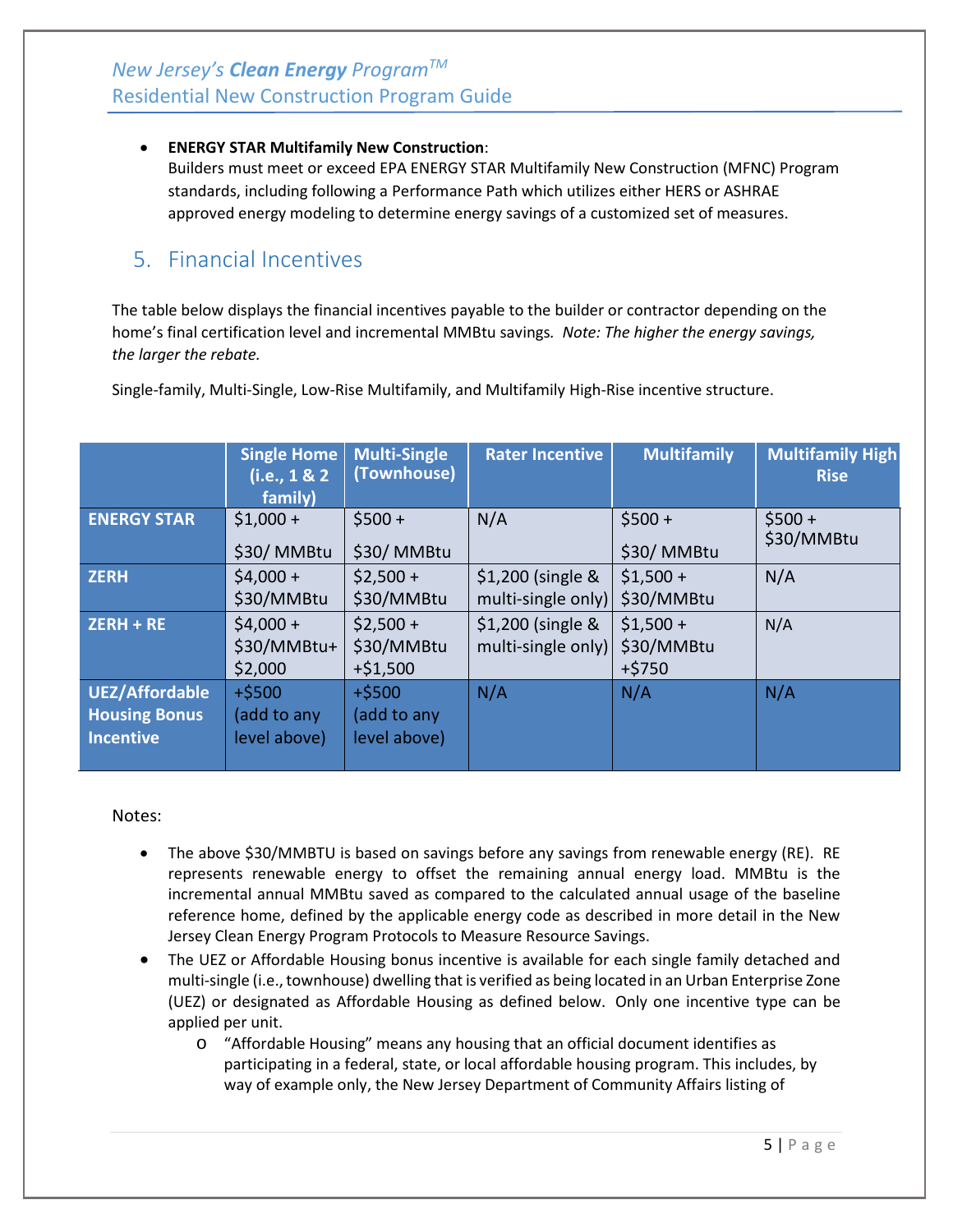#### Affordable Housing available at

<https://www.state.nj.us/dca/divisions/codes/publications/developments.html> This may also include official documents showing identification from the New Jersey Housing and Mortgage Finance Agency, United States Low Income Housing Tax Credit (LIHTC), and United States Housing and Urban Development (HUD).

# <span id="page-5-0"></span>6. General Process Outline

Specific program requirements and construction processes must be met for a builder to benefit from each incentive level. For all offerings, the program mandates that builders/developers work with a program participating HERS Rating Company to ensure that the high efficiency requirements are met.

In general, there is an overall process for a builder to participate in the program, as outlined below, which applies to either single-family of multifamily projects.

- 1. A builder or developer selects and enters into agreement with a Rating Company (that is, a participating member of the program) to perform the energy ratings, inspections, testing, and certifications required by the RNC program.
- 2. The builder/developer works with the Rating Company to ensure that the builder's site personnel, crews, and contractors are familiar with program requirements.
- 3. The Builder will attend the Rating Company's design review meeting and a pre-construction meeting with all other appropriate contractors, sub-contractors, and stakeholders.
- 4. The Rating Company then registers a project with the program through the online portal before drywall is installed in the building.
- 5. The Builder proceeds with construction and coordinates the scheduling of all required inspections with the Rating Company, mainly a Pre-Drywall Inspection and Final Inspection. The project must be successfully registered before notifying the RNC program about the Pre-Drywall inspection.
- 6. The Program reviews the Site Registration and all supporting documents. If deemed incomplete, the Rater will be notified of any deficiencies. The Rater will resolve the document issues and revise the online application and resubmit. Once all portal entries and documents are in order, the RNC program will enroll the project(s) and send an enrollment letter to the Rater.
- 7. If any deficiencies are identified by the Rating Company during either of these inspections, the builder must rectify until the inspection has passed. The Rating Company enters the inspection result and uploads these inspection reports into the portal.
- 8. When all program requirements are met, an ENERGY STAR or ZERH label(s)/certificate(s) is issued by the Rater to the Builder/homeowner,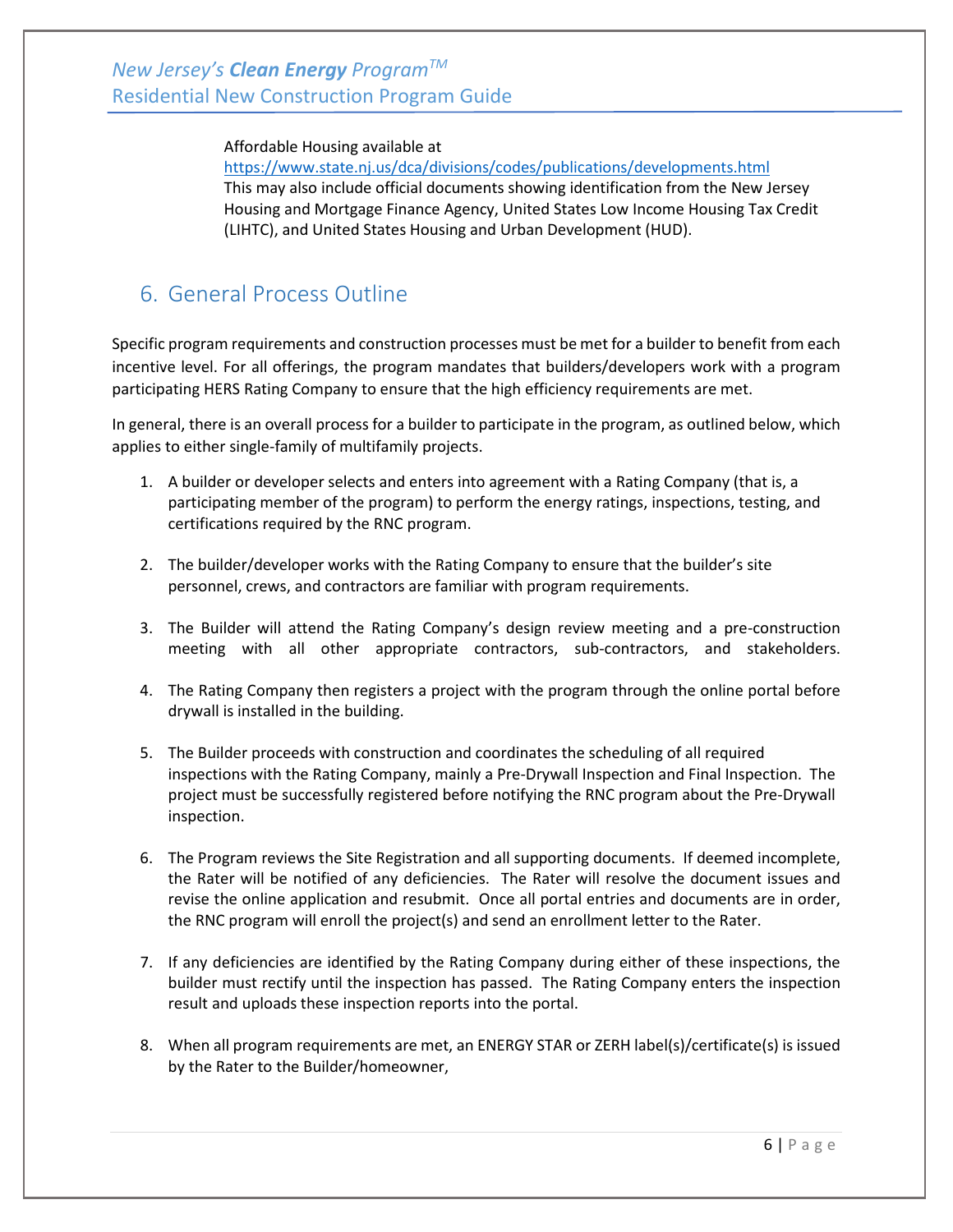- 9. The Rating Company will complete the online incentive application and upload completed checklists, rating software data files, ENERGY STAR or ZERH summary reports, etc.
- 10. The Program reviews and approves the Incentive Application, and payment is sent directly to the builder or homeowner in the form of a check.

# <span id="page-6-0"></span>7. Program Registration and Enrollment Procedures and Requirements

- 1. Raters must utilize an **[online portal](http://www.njcleanenergy.com/rncportal)** to submit electronic applications and all required program documents. Raters obtain an RBT number from the portal indicating that the project has been registered. Once a project is registered, the Rater may proceed with performing the pre-drywall inspection.
- 2. Projects will receive an Enrollment Letter and funds will be committed to each project when the Site Registration portal entries and documents are deemed complete. These projects will expire according to building type as listed below, with the time measured from the issuance of the Registration (i.e., RBT number) as applicable:
	- a. Single Family and Multi-single (i.e., townhome) projects expire in one year;
	- b. Low-Rise Multifamily and Multifamily High-Rise projects expire in three years.
- 3. All applicants must submit a valid municipal building permit with the enrollment application. In instances where an applicant is pursuing code compliance through the RNC Program, an Acknowledgement Letter will be issued with the understanding that the applicant must upload to the online portal the permit once the permit is granted.
- 4. The project must be successfully registered before notifying the RNC program about the Pre-Drywall inspection.
- 5. An applicant for Single Family or Multi-single project may apply to the Program Manager for an extension of its expiration date. The applicant must document extenuating circumstances beyond their control.
- 6. Customers eligible for the affordable housing bonus must provide documentation that the building identifies as participating in a federal, state, or local affordable housing program as defined above.
- 7. Multifamily projects will not be granted any extensions of its enrollment or commitment.
- 8. Among other consequences of expiration, the project's commitment amount, if any, will be terminated, freeing the previously committed amount for other NJCEP purposes.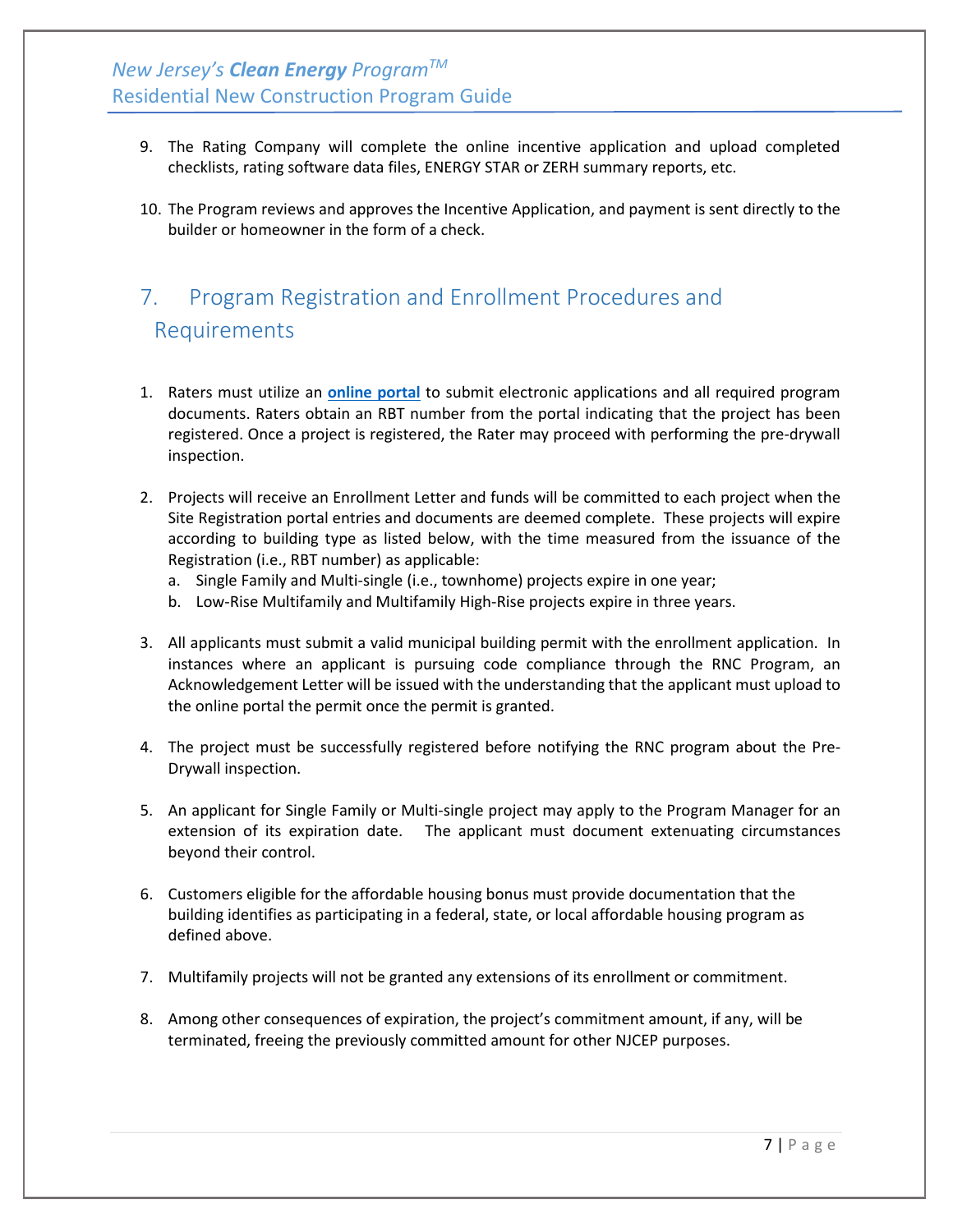*New Jersey's Clean Energy ProgramTM* Residential New Construction Program Guide

9. Expired projects may reapply, in which case they will be governed by the technical requirements applicable at the time the project's then-current building permit issued and will be eligible for the incentives, if any, available at the time of reapplication.

### <span id="page-7-0"></span>8. Quality Assurance Inspections

The Program Administrator will conduct sample QA site inspections of the Rater's Pre-drywall and/or Final Inspections and file reviews of all EPA ENERGY STAR Checklists and rating software file to confirm program requirements are being met. Errors and/or inappropriate rating procedures identified through QA inspections or file reviews will subject rating companies to actions as defined in the contractor remediation process.

Inspection requirements will be adjusted based upon the track record of the program participants. Initial inspection rates for new builders and rating companies will be higher and will decrease as they demonstrate proficiency in proper building techniques and the requirements of the Program.

## <span id="page-7-1"></span>9. Program Dispute Resolution

The program is designed to allow for participation by any RESNET Certified Rater operating under a RESNET Accredited Rating Provider that meets the program requirements upon completion of a program participation agreement. BPU approved contractor remediation procedures will be followed if a contractor is found to violate program procedures and rules or consistently violates program requirements, which may include being barred from participating in the program.

Disputes, concerns, or complaints that arise will be addressed initially by the Program Manager or Program Staff at the point of contact. If resolution for whatever reason is not possible, there is [a dispute](http://www.njcleanenergy.com/main/board-public-utilities/board-public-utilities-0)  [resolution process](http://www.njcleanenergy.com/main/board-public-utilities/board-public-utilities-0) backed by the NJ Board of Public Utilities.

For contractual disputes between a customer and a contractor or builder, an online complaint can be filed with the NJ Division of Consumer Affairs (DCA).

# <span id="page-7-2"></span>10. Call Center Support

*New Jersey's Clean Energy Program* operates a call centerstaffed weekdays between 8 AM and 7 PM. The phone number is 866-657-6278. The call center is trained in answering general questions about the program and application processes, as well as able to provide specific information pertaining to an application.